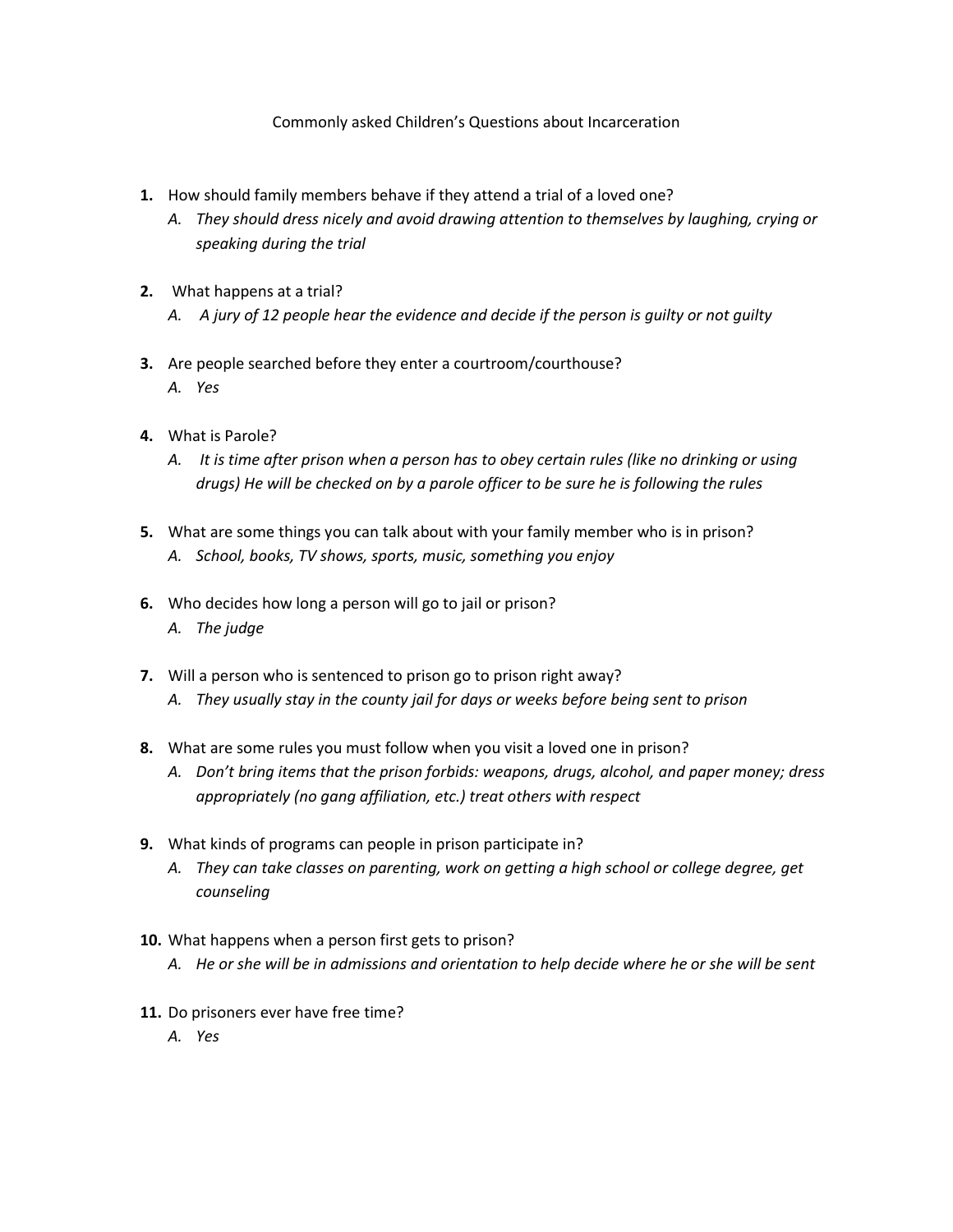- **12.** How is prison different than jail?
	- *A. Jail is maintained by the county. Prison is maintained by the state or federal government. In prison, the person may not be as isolated*
- **13.** What happens at an arraignment?
	- *A. The person enters a plea of guilty or not guilty and a trial date is set*
- **14.** Do police always need a search warrant to make an arrest?
	- *A. No, not in all situations. Police may not seek an arrest warrant if they fear that evidence or the person they are arresting will vanish*
- **15.** How does a person who has been arrested get to the police station? *A. In the back of the police car*
- **16.** What are Miranda Rights and why are they important?
	- *A. It is a statement about the person's right to not make a forced confession*
- **17.** Who takes care of children if their parent is arrested?
	- *A. Often, children are sent to stay with a family member or responsible adult. If no such person is available, children will be in temporary custody of the Department of Social Services*
- **18.** What happens after the arrested person gets to the police station?
	- *A. They are "booked", Fingerprinted, Photographed, their personal belongings are taken and stored, and they are given prison clothes to wear*
- **19.** Who can the arrested person call from the police station? *A. Anyone, but they usually call a family member, a friend or a lawyer*
- **20.** How long does it take once a person is in prison before he/she can call you? *A. Usually 2-3 weeks*
- **21.** How many phone calls can the arrested person make? *A. Usually just one but cooperative people may be allowed to make more*
- **22.** If someone gets out on bail, what do they agree to do?
	- *A. They agree to return to court at a specific day and time*
- **23.** Can you call the jail or prison and ask to talk to your family member? *A. No*
- **24.** Are all people who are arrested handcuffed? Why or Why not?
	- *A. Yes, this is standard practice*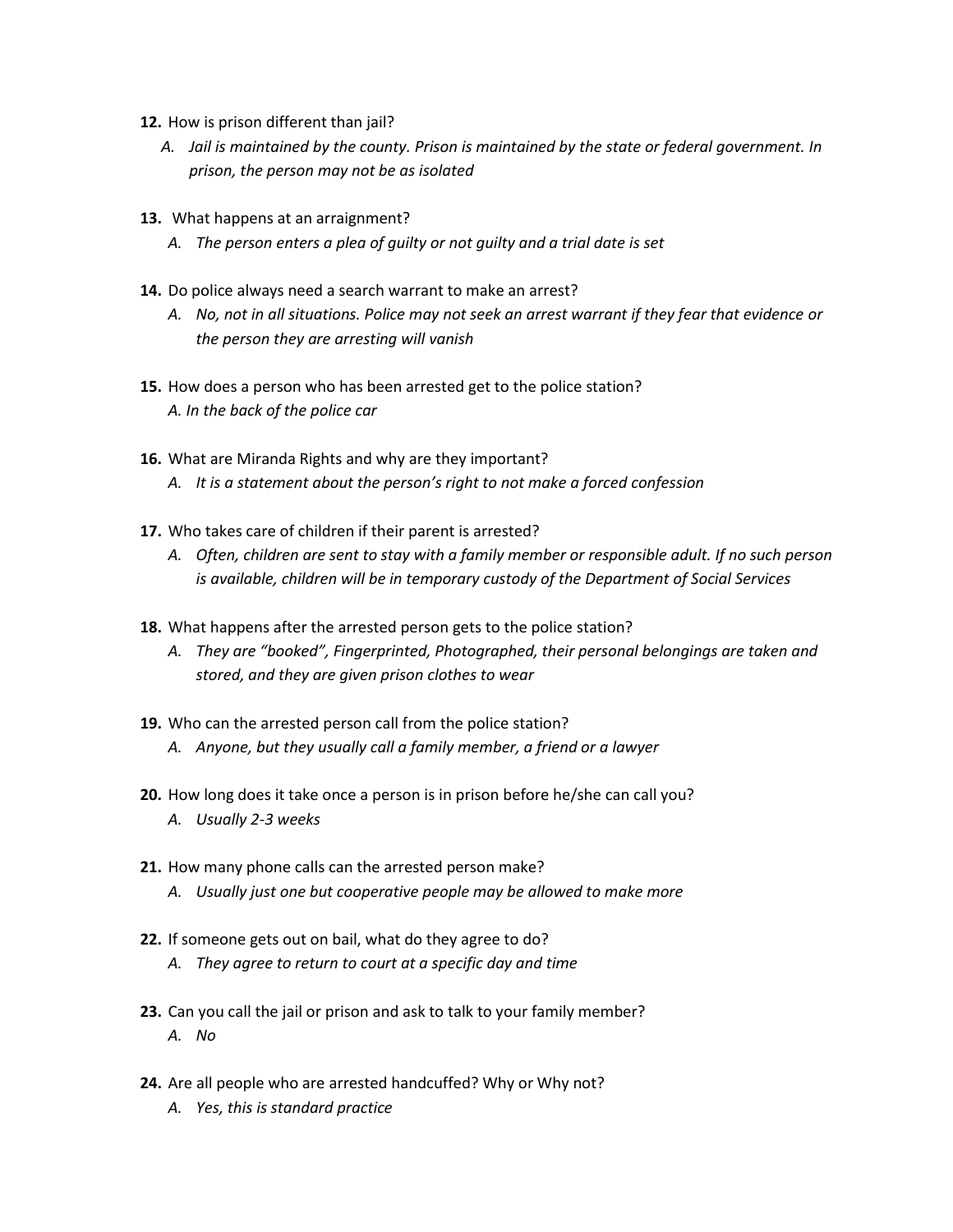- **25.** What is a plea agreement?
	- *A. The person may plead guilty to a lesser crime to shorten prison sentence. The prosecution and the defense agree on a certain sentence which the judge must approve*
- **26.** Can you take food or drinks to share with your family member when you visit him/her in prison?
	- *A. No. Usually pop is available in the visit room; but you can't bring food or drinks in from outside. Make sure you eat ahead of time*
- **27.** In the first court appearance, is there a judge present? A jury?
	- *A. The first court appearance is before a judge only. This is when the person tells the judge if he/she plans to hire a lawyer, if he/she wants a Public Defender*
- **28.** What is bail?
	- *A. Bail is money that is paid to get someone out of jail until he or she goes to court*
- **29.** Once your family member is out of prison, are all the problems solved?
	- *A. No, there may still be many problems. You may worry about your family member staying out of trouble; there may be fights; it may be hard to have him/her back when you are used to life without them*
- **30.** What is a preliminary hearing?
	- *A. When the person goes before a judge, who then decides if there is enough evidence to proceed*
- **31.** Are you responsible for your family member's actions?
	- *A. No, everyone is responsible for their own actions*
- **32.** What do people in prison do with their free time?
	- *A. They can go to the library and read; go to the gym and work out; write; or make things*
- **33.** If you misbehave during a visit to the prison, what happens? *A. The visit will be ended and you and your family will be asked to leave for the day*
- **34.** How would you treat the prison staff when you are visiting someone in prison?
	- *A. With respect*
- **35.** What can people do to reduce their sentence?
	- *A. They can follow the rules, treat the prison staff with respect, take classes and get counseling for their problems*